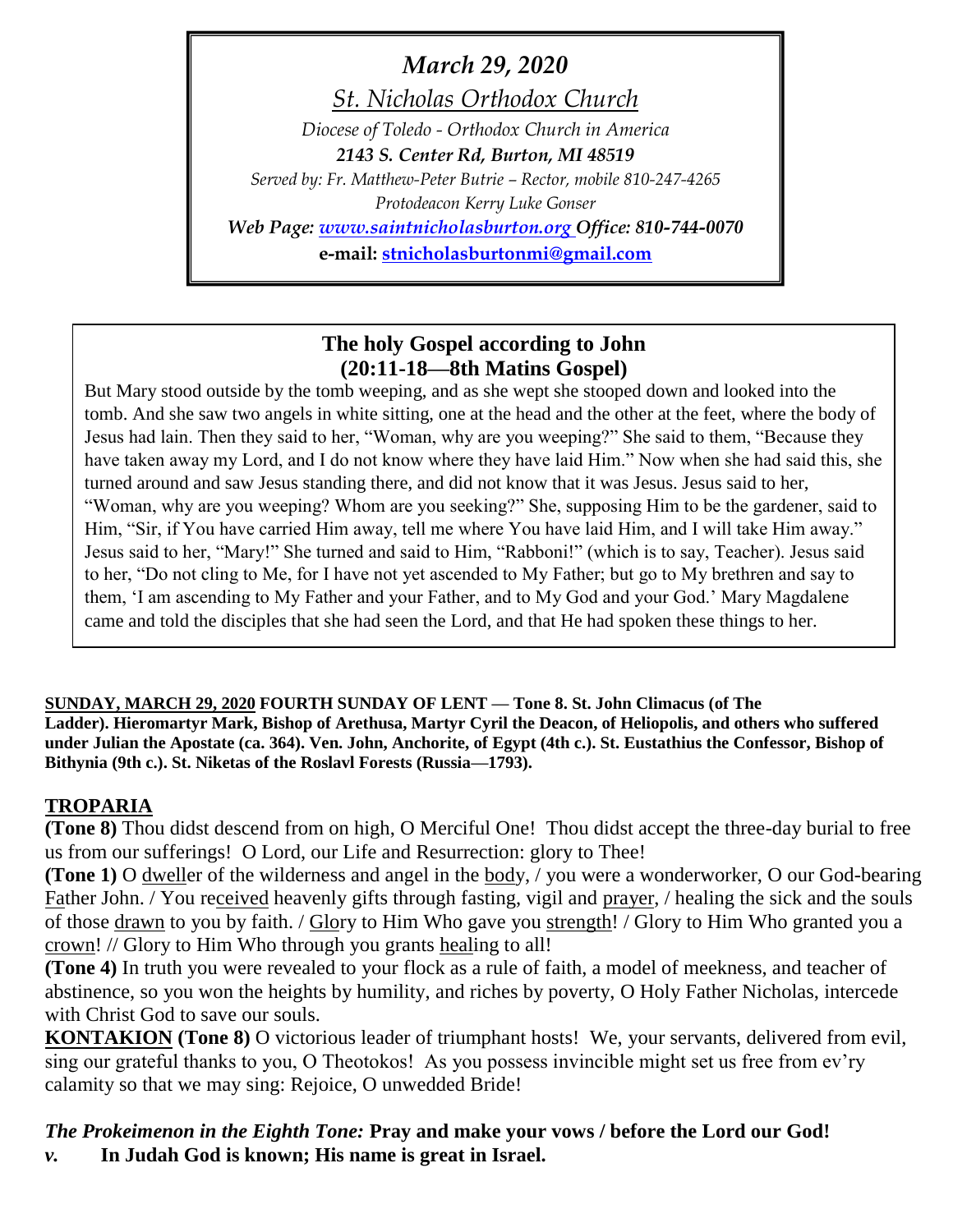## **THE READING IS FROM THE EPISTLE OF THE APOSTLE PAUL TO THE HEBREWS (6:13-**

**20)** Brethren: when God made a promise to Abraham, since he had no one greater by whom to swear, he swore by himself, saying, "Surely I will bless you and multiply you." And thus Abraham, having patiently endured, obtained the promise. Men indeed swear by a greater than themselves, and in all their disputes an oath is final for confirmation. So when God desired to show more convincingly to the heirs of the promise the unchangeable character of his purpose, he interposed with an oath, so that through two unchangeable things, in which it is impossible that God should prove false, we who have fled for refuge might have strong encouragement to seize the hope set before us. We have this as a sure and steadfast anchor of the soul, a hope that enters into the inner shrine behind the curtain, where Jesus has gone as a forerunner on our behalf, having become a high priest for ever after the order of Melchizedek. *Alleluia, Tone 8*

*v.* **Come let us rejoice in the Lord! Let us make a joyful noise to God our Savior!**

## *v.* **Let us come before His face with thanksgiving; let us make a joyful noise to Him with songs of praise!**

**THE HOLY GOSPEL ACCORDING TO MARK (9:17-31)** And one of the crowd answered Jesus, "Teacher, I brought my son to you, for he has a dumb spirit; and wherever it seizes him, it dashes him down; and he foams and grinds his teeth and becomes rigid; and I asked your disciples to cast it out, and they were not able." And he answered them, "O faithless generation, how long am I to be with you? How long am I to bear with you? Bring him to me." And they brought the boy to him; and when the spirit saw him, immediately it convulsed the boy, and he fell on the ground and rolled about, foaming at the mouth. And Jesus asked his father, "How long has he had this?" And he said, "From childhood. And it has often cast him into the fire and into the water, to destroy him; but if you can do anything, have pity on us and help us." And Jesus said to him, "If you can! All things are possible to him who believes." Immedi-ately the father of the child cried out and said, "I believe; help my unbelief!" And when Jesus saw that a crowd came running together, he rebuked the unclean spirit, saying to it, "You dumb and deaf spirit, I command you, come out of him, and never enter him again." And after crying out and convulsing him terribly, it came out, and the boy was like a corpse; so that most of them said, "He is dead." But Jesus took him by the hand and lifted him up, and he arose. And when he had entered the house, his disciples asked him privately, "Why could we not cast it out?" And he said to them, "This kind cannot be driven out by anything but prayer and fasting." They went on from there and passed through Galilee. And he would not have any one know it; for he was teaching his disciples, saying to them, "The Son of man will be delivered into the hands of men, and they will kill him; and when he is killed, after three days he will rise." **GO TO PG. 120 IN THE PEW BOOK.**

**Instead of "It is truly meet ...,":** All of creation rejoices in you, O Full of Grace: the assembly of Angels and the race of men. O sanctified temple and spiritual paradise, the glory of virgins, from whom God was incarnate and became a Child, our God before the ages. He made your body into a throne, and your womb He made more spacious than the heavens. All of creation rejoices in you, O Full of Grace. Glory to you!

**COMMUNION HYMN** Praise the Lord from the heavens, praise Him in the highest! Alleluia! Alleluia! Alleluia!

**Saint John of the Ladder (Climacus) Fourth Sunday of Lent -** He is honored by Holy Church as a great ascetic and author of the renowned spiritual book called THE LADDER, from which he is also called "of the Ladder" (Climacus). John went to Sinai when he was sixteen, submitting to Abba Martyrius as his instructor and guide. After four years, Saint John was tonsured as a monk. Abba Strategios, who was present at Saint John's tonsure, predicted that he would become a great luminary in the Church of Christ.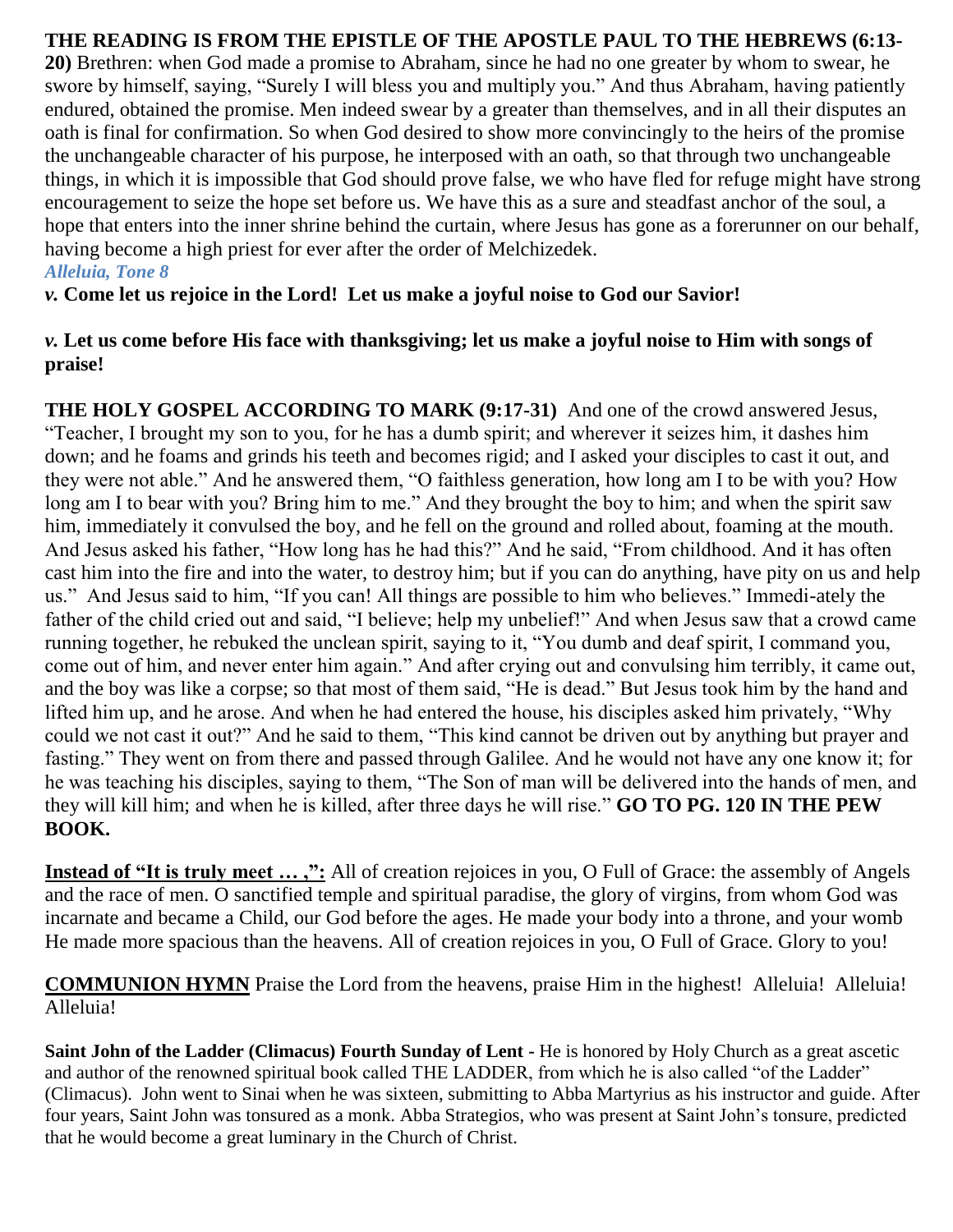For nineteen years Saint John progressed in monasticism in obedience to his spiritual Father. After the death of Abba Martyrius, Saint John embarked on a solitary life, settling in a wild place called Thola, where he spent forty years laboring in silence, fasting, prayer, and tears of penitence.

It is not by chance that in THE LADDER Saint John speaks about tears of repentance: "Just as fire burns and destroys the wood, so pure tears wash away every impurity, both external and internal." His holy prayer was strong and efficacious, as may be seen from an example from the life of the God-pleasing saint.

Saint John ate the food which is permitted by the monastic rule, but only in moderation. He did not sleep very much, only enough to keep up his strength, so that he would not ruin his mind by unceasing vigil. "I do not fast excessively," he said of himself, "nor do I give myself over to intense all-night vigil, nor lay upon the ground, but I restrain myself..., and the Lord soon saved me."

At the request of Saint John, igumen of the Raithu monastery (Commemorated on Cheesefare Saturday), he wrote the incomparable LADDER, a book of instruction for monks who wished to attain spiritual perfection.

Knowing of the wisdom and spiritual gifts of Saint John of Sinai, the igumen of Raithu requested him to write down whatever was necessary for the salvation of those in the monastic life. Such a book would be "a ladder fixed on the earth" (Gen. 28:12), leading people to the gates of Heaven.

Saint John felt that such a task was beyond his ability, yet out of obedience he fulfilled the request. The saint called his work THE LADDER, for the book is "a fixed ladder leading from earthly things to the Holy of Holies...." The thirty steps of spiritual perfection correspond to the thirty years of the Lord's age. When we have completed these thirty steps, we will find ourselves with the righteous and will not stumble. THE LADDER begins with renunciation of the world, and ends with God, Who is love (1 John 4:8).

Although the book was written for monks, any Christian living in the world will find it an unerring guide for ascending to God, and a support in the spiritual life.

The twenty-second step of THE LADDER deals with various forms of vainglory. Saint John writes: "When I fast, I am vainglorious; and when I permit myself food in order to conceal my fasting from others I am again vainglorious about my prudence." "When you hear that your neighbor or friend has slandered you behind your back, or even to your face, praise and love him.

It is not the one who reproaches himself who shows humility, for who will not put up with himself? It is the one who is slandered by another, yet continues to show love for him."

#### *From www.oca.*

March 29, 2020 ခရွိက ခရွိက ခရွိက ခရွိက အိုင်း အိုင်း ခရွိက ခရွိက ခရွိက ခရွိက ခရွိက ခရွိက ခရွိက ခရွိက ခရွိက ခရွိက

## **CANDLE INTENTIONS FOR THE HEALTH AND BLESSINGS OF**

Fr. Tom, Fr. Don, Fr. Paul, Fr. Anthony, Fr. Robert, Aaron, Milica, Calvin, Larry, Helen, Angelo, Christine, Dorothy, Anna, Irene, Allen, Deborah, Luba, Kosta, Stojan, Mira, Bosa, Christopher, Allison, Jeanette, Katheryn, Joseph, Ted, Marlene, Gladys, my family and friends. Special Intention Joe Tome

# 

#### **WELCOME to all our friends and visitors who are joining us via our YouTube channel:** *St Nicholas Orthodox Church Burton.*

#### **MAKE YOUR FAITHFUL GIVING EASY AND CONVENIENT WITH GIVELIFY**



You can now donate to St. Nicholas with an app on your phone  $\&$  as always on our website. You can donate toward any fund even coffee hour. If you want to split a donation between different areas just include a memo indicating how you would like the funds applied.

#### **FROM THE CHANCELLOR OF THE DIOCESE – 22 MARCH 2020**

As we see more civil authorities issuing shelter-in-place ("stay-at-home") orders, His Eminence has directed me to share with you the following guidelines:

 If the jurisdiction issuing the shelter-in-place order does not specifically list houses of worship as essential services, you are to close.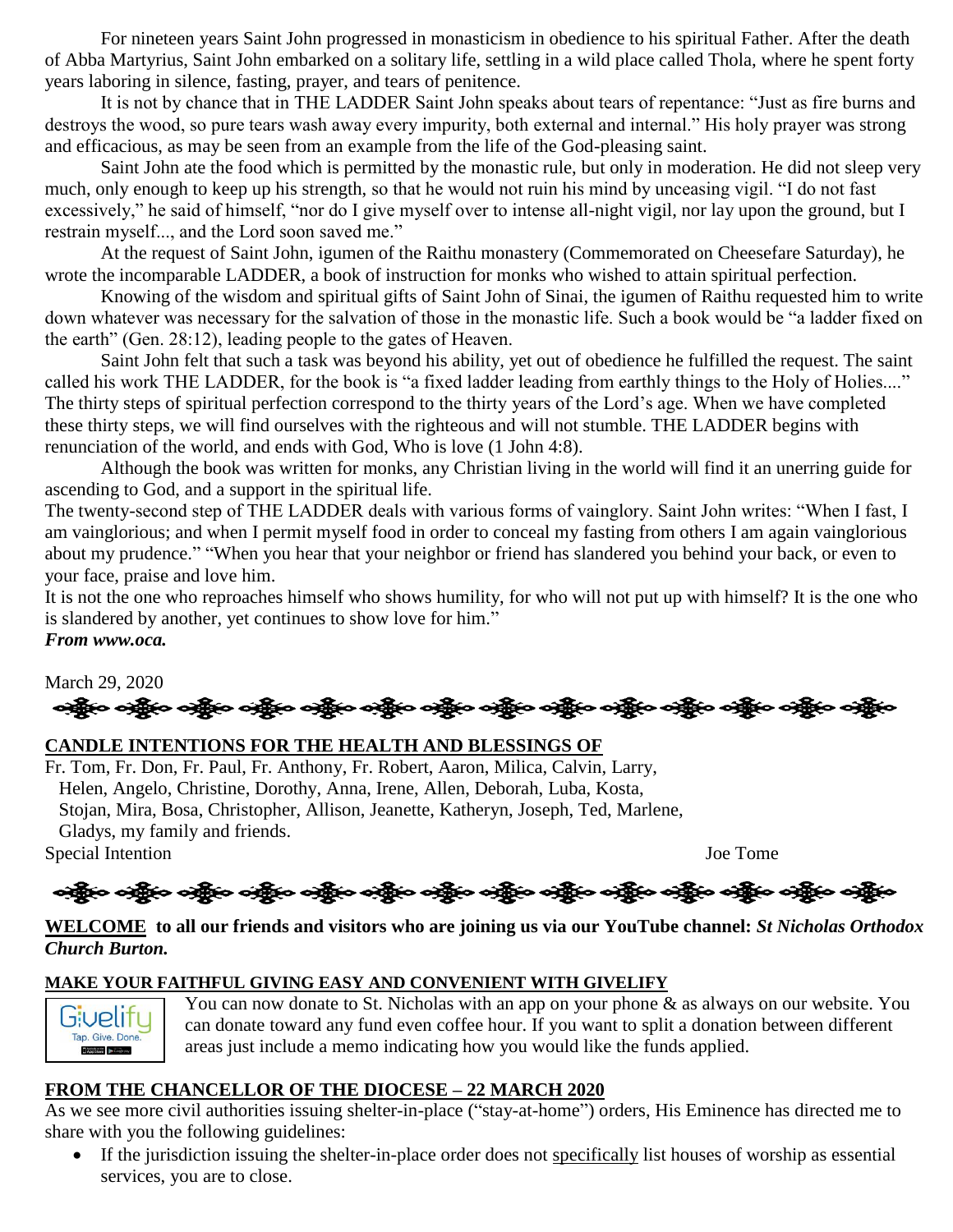**If the jurisdiction issuing the shelter-in-place order lists houses of worship as essential, you may serve all the services that you normally have on your schedule, with priest (deacon), one altar server, and one chanter. No one else may be on site with you. You are encouraged to stream services on the internet, if possible, for those who cannot attend.** (emphases added)

It is our hope that these guidelines will allow for the prayer of the Church to continue and for faithful to stay connected to their parish communities, while we support civil authorities in their efforts to slow the spread of the virus.

In Christ,

Fr. Andrew Jarmus

*Archpriest Andrew Jarmus, Chancellor, Bulgarian Diocese, Orthodox Church in America*

Governor Whitmer has issued **Executive Order 2020-21 (COVID-19)**, a stay-at-home order, which went into effect at 12:01 am March 24 and lasts until 11:59 pm April 13 (Holy Monday). An excerpt of the order reads: "Consistent with prior guidance, a place of religious worship, when used for religious worship, is not subject to penalty under section 14."

### **What the Archbishop's directive and the Governor's order means for us:**

the divine services continue but only with priest, deacon, one chanter, one altar server. No one else will be permitted in the church. The services will be live-streamed on our YouTube channel: St Nicholas Orthodox Church Burton

*Beneath your compassion we take refuge, O Virgin Theotokos. Despise not our prayers in our necessities, but deliver us from harm, O only pure, only blessed one. Most holy Theotokos, save us.*

**LENTEN PRAYER PARTNER** Pray for your prayer partner throughout Lent especially. At Pascha you may want to let them know you were praying for them with a card or note.

**NO APRIL NEWSLETTER** Given the uncertainty concerning any activities and services in April, no April newsletter is planned at this point. Please consult the April calendar in the March newsletter remembering that any activity other than the divine services are cancelled up to and including Palm Sunday, April 12. If there is any change to the governor's "stay-at-home" order or Arcbishop Alexander's directives, these will be communicated to you.

#### **KEEPING IN TOUCH WITH THOSE IN NURSING HOMES AND ASSISTED LIVING FACILITIES**

**To aid in your outreach, here is a listing of their addresses:**

| <b>Helen Ashmun</b>   | 4436 Beecher Rd.                                         | <b>Flint, MI 48532</b>       |
|-----------------------|----------------------------------------------------------|------------------------------|
| <b>Larry Bladecki</b> | $409\,15^{\text{th}}$ Street                             | <b>Bay City, MI 48708</b>    |
| <b>Anna Branoff</b>   | Grand Blanc Fields 12628 Pagels Dr Grand Blanc, MI 48439 |                              |
| <b>Gladys Edwards</b> | 2 Harbor Dr.                                             | <b>St. Clair, MO 63077</b>   |
| <b>Paul Ellis</b>     | 2360 Stonebridge Dr.                                     | <b>Flint, MI 48532</b>       |
| Vasilka Karatza       | <b>Regency 1330 Grand Pointe Ct</b>                      | <b>Grand Blanc, MI 48439</b> |
| <b>Jo Sredich</b>     | Magnolia House 4134 N. State Rd.                         | Davison, MI 48423            |

## **FROM THE PARISH COUNCIL**

We have arranged for all non-essential expenses to be curtailed, e.g. only essential utility usage in the church, in the hall, and on the parish property. However, this does not eliminate the need for ongoing parish administration and the normal expenses required to keep the parish up and running and ready for a return to normal parish life. Please have in mind that, while public celebration of the Divine Services have been suspended for the foreseeable future (hopefully only for a few short weeks), the parish needs all our stewardship so that we do not fall behind in a way from which it might be difficult to recuperate. The parish has depended on your generous stewardship and financial support in the past and we are confident that, even in these difficult times for so many of us and possibly in the face of personal financial difficulties, you will not fail to continue to support the important work which the Lord has entrusted to us all.

There are presently two suggested ways to continue your stewardship without interruption:

1) by writing a check to St. Nicholas Orthodox Church and sending it to the parish address: 2143 S Center Rd, Burton, MI 48519; or